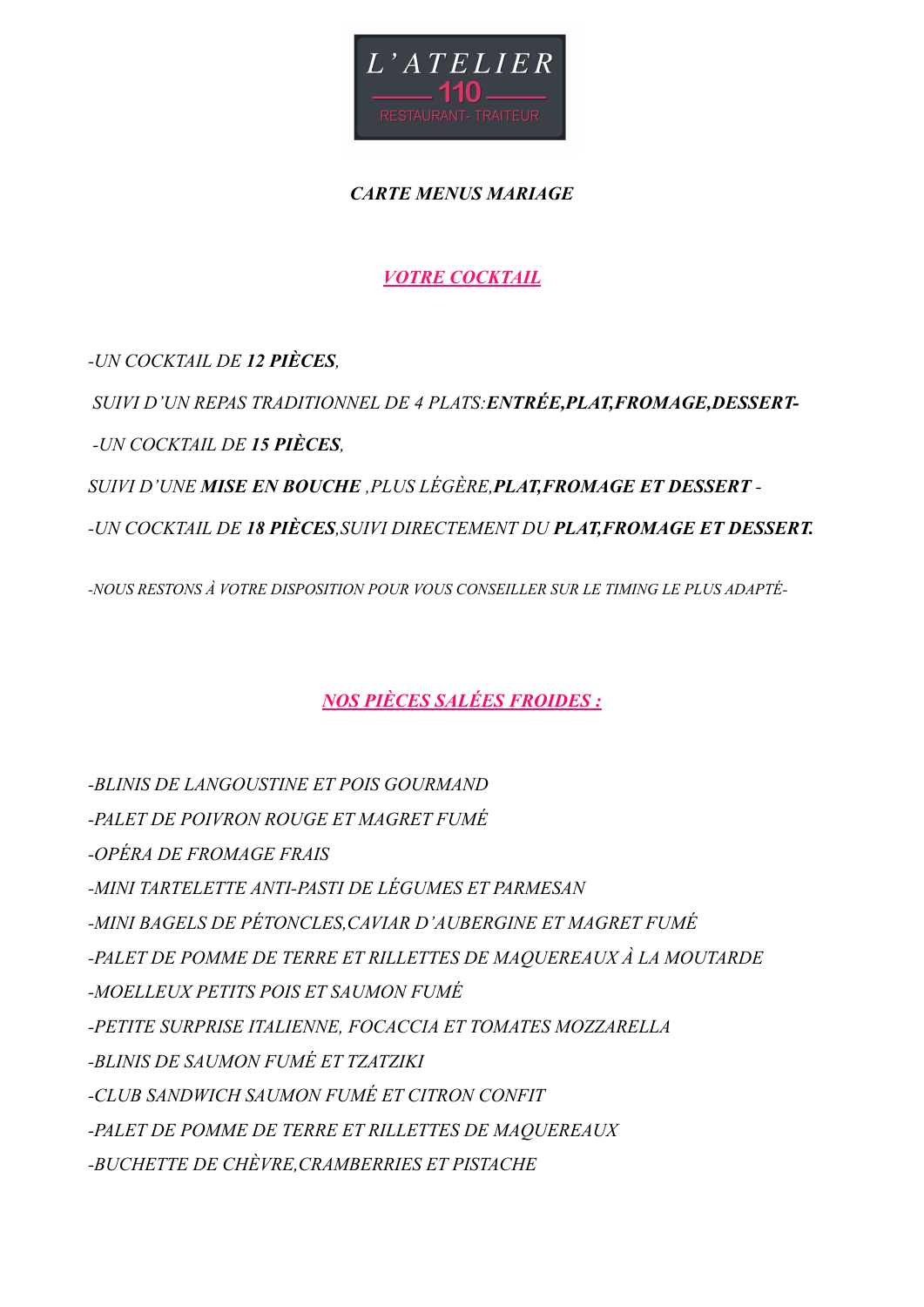# *NOS PIÈCES SALÉES CHAUDES*

*-MOELLEUX VOLAILLE BARBECUE -MONSIEUR CROQUE,CRÈME DE BRIE TRUFFÉE -MINI BURGER -MÉLI-MÉLO DE BROCHETTES TERIYAKI -BEIGNETS DE CREVETTES EN TEMPURA -ACRAS DE MORUE -AUMONIÈRE POULET AU CURRY VERT -CREVETTES EN HABIT DE POMME DE TERRE* 

*-BOUCHEES VAPEUR -MINI FAJITAS AU POULET* 

# *NOS VERRINES SALÉES*

*-SASHIMI DE THON,MOUSSELINE DE CAROTTES ET WASABI -PETIT ROUGET EN TAPENADE ET HUILE VIERGE -OEUF DE CAILLE ET NIÇOISE DE LÉGUMES -PETITE SALADE DE CÉRÉALES,AUX AGRUMES ET ÉCREVISSE -TARTARE DE TOMATES ET COURGETTES AU BASILIC* 

# *NOS ATELIERS D'ANIMATION*

*-ATELIER ITALIEN :DÉCOUPE DE JAMBON CRU ITALIEN ET MELON* 

*-DÉCOUPE DE SAUMON FUMÉ: SAUMON FUMÉ MAISON,BLINIS,CRÈME DE PAYS* 

*-ATELIER PLANCHA:FILETS DE DE CAILLES CONFITES AU YUZU* 

*-ATELIER FOIE GRAS:PEPITES DE FOIE GRAS POÊLÉ ET TOASTS -SUPPLÉMENT 1€*

*-ATELIER DU POULAILLER:ANIMATION AUTOUR DE L'OEUF BROUILLÉ* 

*-ATELIER PANINI:MINI PANINI CHÈVRE TOMATE OU JAMBON SEC MOZZARELLA* 

*-ATELIER TEMPURA:CREVETTES TEMPURA ,ACRAS DE MORUE,CREVETTES PANÉES* 

*-ATELIER SAINT JACQUES-DU 1ER OCTOBRE AU 30 AVRIL-NOIX DE ST JACQUES À LA PLANCHA,JULIENNE DE LÉGUMES -2 NOIX/ PERSONNE -SUPPLÉMENT 1€ TTC/PERSONNE-* 

*-D'AUTRES ANIMATIONS PEUVENT VOUS ÊTRE PROPOSÉES SUR SIMPLE DEMANDE-*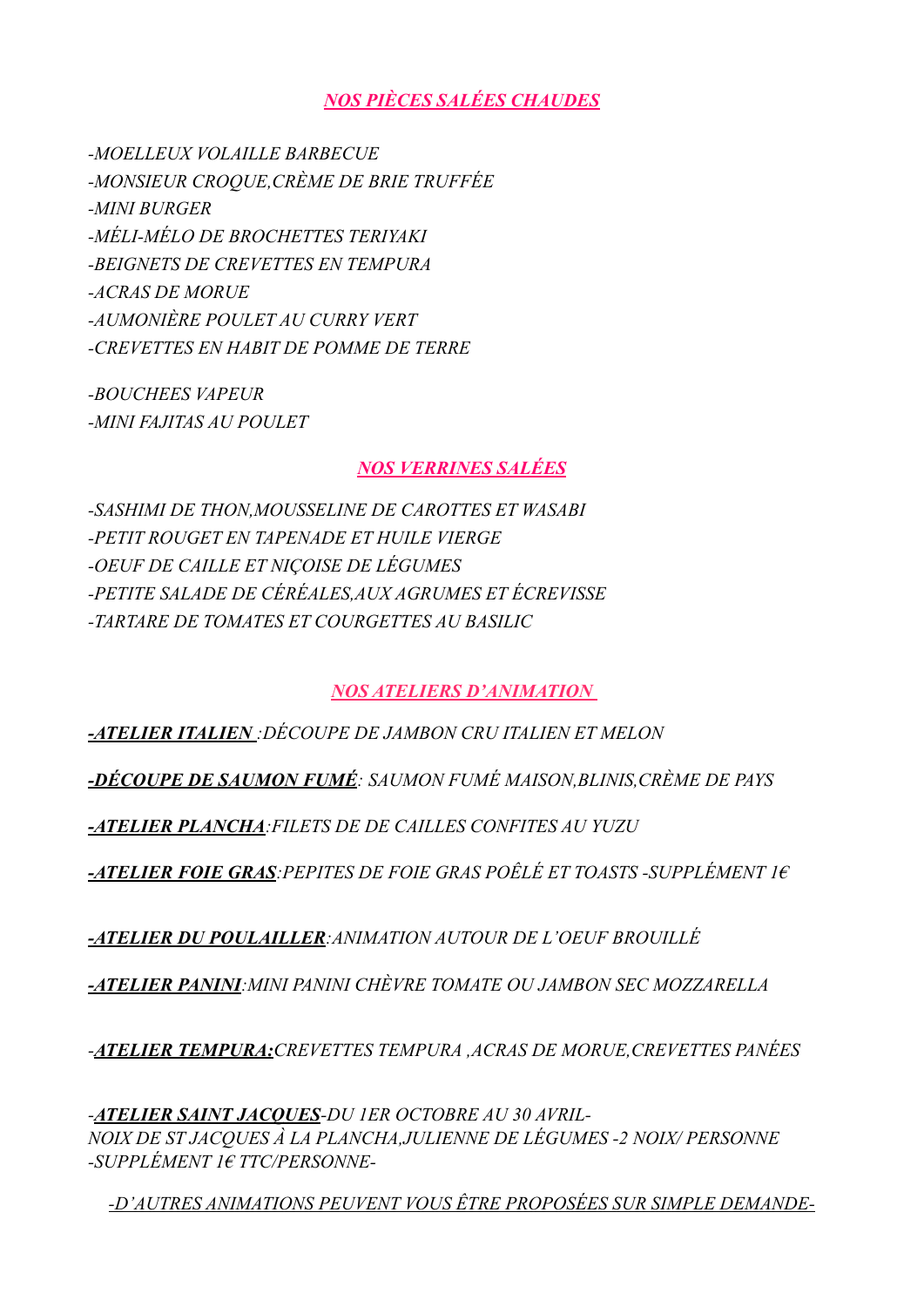## *LES MISES EN BOUCHE:*

#### *-EN VERRINE:*

*VERRINE CRÈME DE PETITS POIS, BAMBOU DE PÉTONCLE ET MAGRET FUMÉ OU* 

*GASPACHO DE CONCOMBRES, NUAGE DE FAISSELLE,* 

*CHAIR DE TOURTEAUX ET TUILES DE PARMESAN* 

### *-SUR ASSIETTE:*

*CROQUANT DE LIEU JAUNE EN TARTARE,RÂPÉ DE CITRON VERT ET JEUNES POUSSES OU* 

*CANNELLONI DE COURGETTES ET LÉGUMES DU SOLEIL, CREVETTE AU SAFRAN* 

# *LES ENTRÉES:*

*-TARTARE AUX DEUX SAUMONS,ÉCREVISSE ET FÊTA* 

*-FINGER CROQUANT DE CANARD CONFIT ET FOIE GRAS* 

*-VERRINE DE GAMBAS ET SÉZAME NOIR,GRESSINS ET LÉGUMES DU SOLEIL AU BASILIC -PETITE CONSERVE DE CRABE ET ROQUETTE,ÉCLATS DE PAMPLEMOUSSE, TUILE DE PARMESAN -COEUR DE SAUMON MI-CUIT AU SÉZAME NOIR, CRÉMEUX PETITS POIS ET PERLES CITRON -CANNELLONI DE COURGETTE ET LÉGUMES DU SOLEIL,CREVETTE AU SAFRAN -OPÉRA DE SAUMON FUMÉ,FÈVES ET CONDIMENTS AUX AGRUMES -PETITE MARMITE DE POISSONS ET COQUILLAGES NORMANDS À LA CRÈME -TARTELETTE VÉGÉTALE ET PETITES GAMBAS AUX ÉCLATS DE CITRON* 

*-D'AUTRES MISES EN BOUCHE ET ENTRÉES PEUVENT VOUS ÊTRE PROPOSÉES SUR SIMPLE DEMANDE-*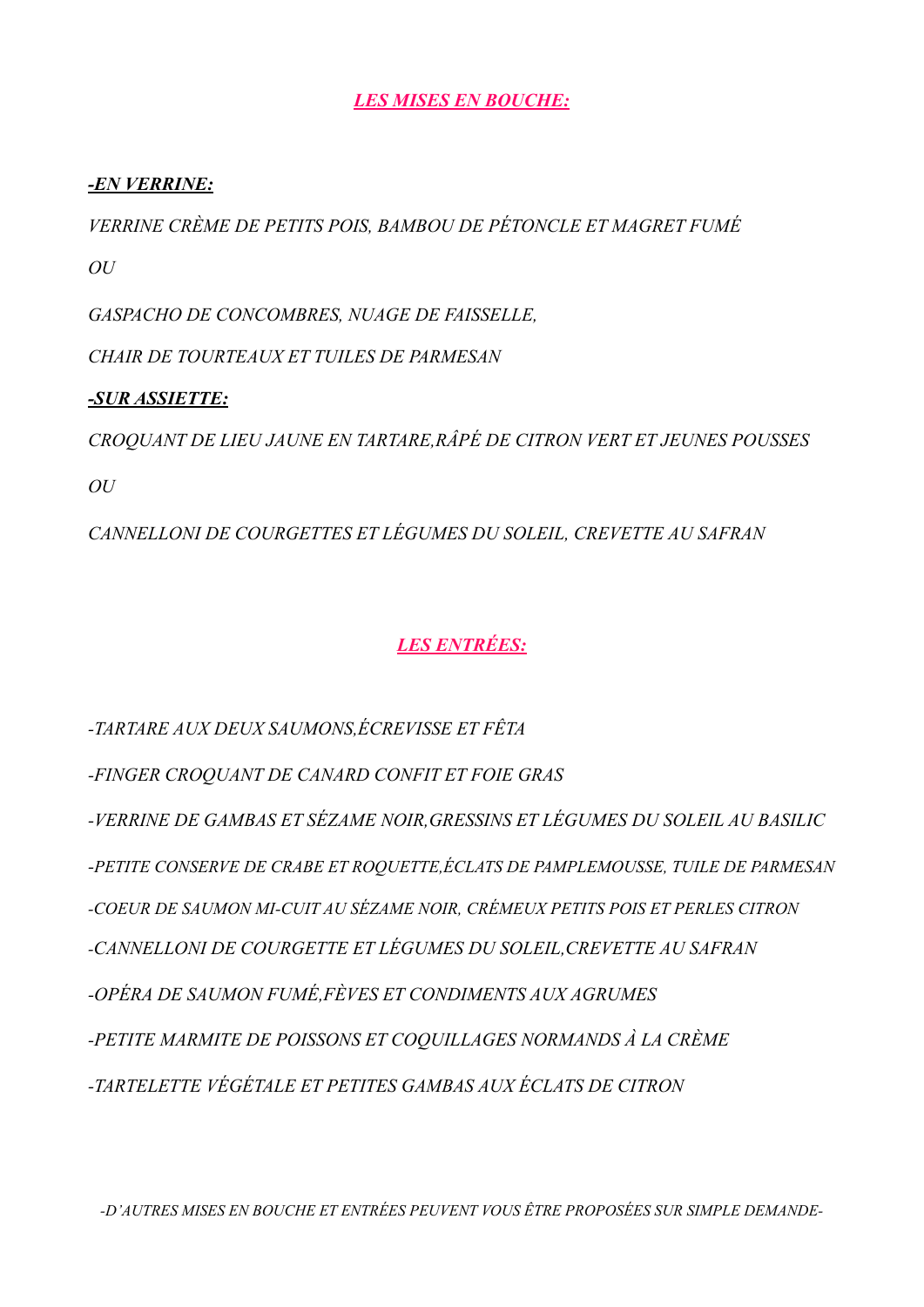## *LES PLATS:*

*-TOURNEDOS FAÇON ROSSINI ET GRATIN DAUPHINOIS-SUPPLÉMENT 2€-* 

*-PAVÉ DE BAR AUX LÉGUMES GOURMANDS, ÉMULSION SAFRANÉE,RISOTTO CRÉMEUX \** 

*-MÉDAILLON DE VEAU RÔTI ,GIROLLES,GALETTE DE POMME ANNA,FAGOT HARICOTS VERTS\** 

*-TOURNEDOS DE VOLAILLE AU FOIE GRAS, GALETTE DE POMME DE TERRE ET FAGOT D'ASPERGES VERTES* 

*-VAPEUR DE CABILLAUD AUX AGRUMES,MILLEFEUILLE DE LÉGUMES ET BLEU D'ANTAN* 

*-DORADE À LA PLANCHA,TIAN DE LÉGUMES ET PESTO DE TOMATES* 

*-DOS DE CABILLAUD RÔTI,ÉCRASÉ DE VITELOTTE ET POIS GOURMAND -BALLOTIN DE VOLAILLE AUX POMMES, PASTILLA DE POMME DE TERRE ET CHAMPIGNONS* 

*-PAVÉ DE SELLE D'AGNEAU EN CROUTE D'HERBES, MÉLI-MÉLO DE LÉGUMES VERTS ET TOMATE CONFITE\** 

*-PAVÉ D'EGLEFIN RÔTI AU WASABI, ROS'ANNA DE CAROTTES ET ASPERGES VERTES PIPERADE* 

*-SUPRÊME DE TURBOT CUIT VAPEUR, JULIENNE DE LÉGUMES CROQUANTS, BEURRE BLANC,HERBES FRAICHES* 

*-OSSO BUCCO DE LOTTE AUX AGRUMES, CRÉMEUX DE BLEU D'ANTAN ET ASPERGES VERTES* 

*-ROSSINI DE VOLAILLE SAUCE PÉRIGUEUX, ROSACE DE POMME DE TERRE ET LÉGUMES PRIMEURS* 

*-DOS DE LIEU JAUNE EN ÉCAILLE DE POMME DE TERRE,CHORIZO,LINGOT DE POLENTA* 

*\*SUPPLEMENT DE 2€ TTC/PERSONNE*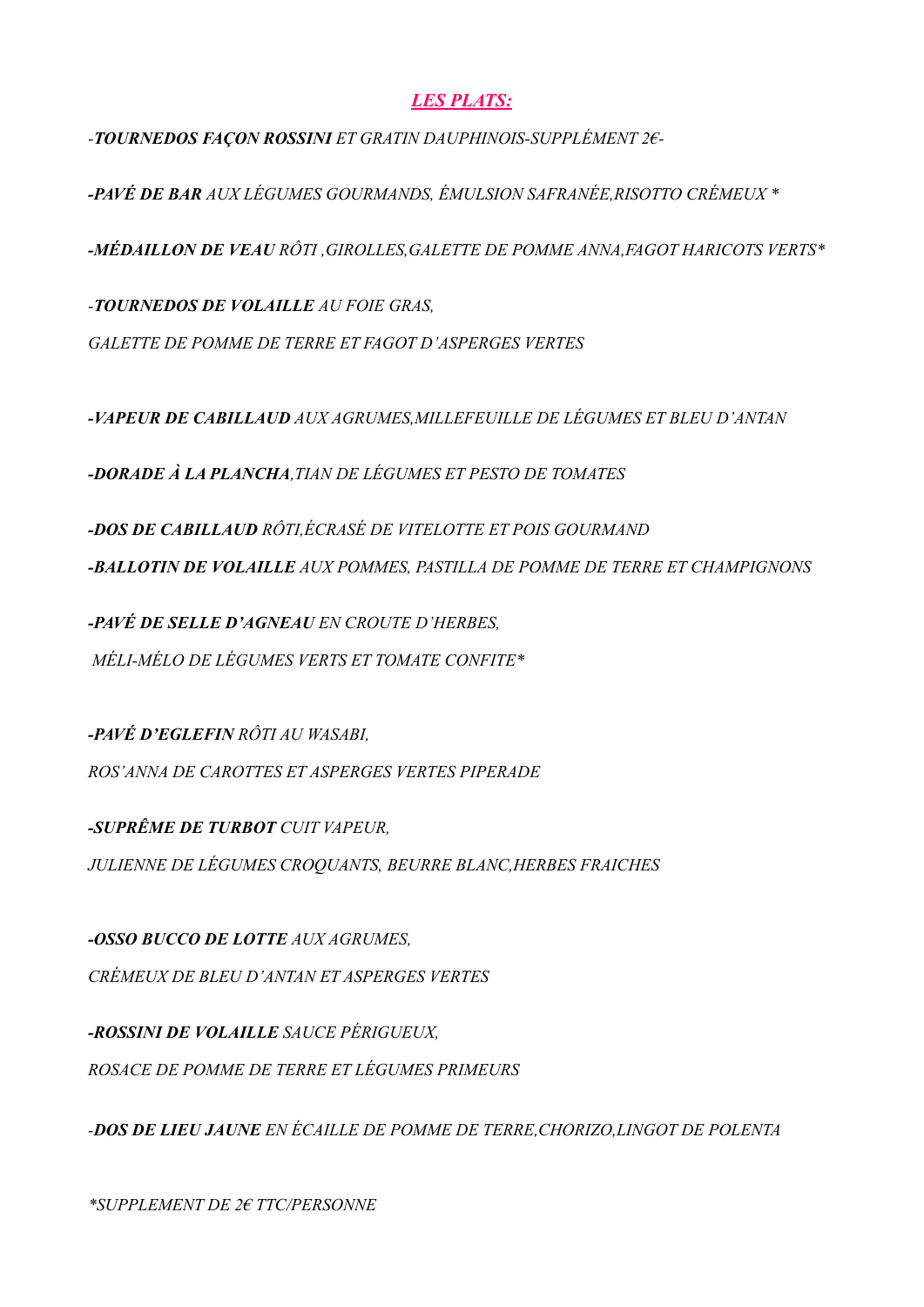## *LES FROMAGES:*

# *PLATEAU DE FROMAGES AFFINÉES NORMANDS: CAMEMBERT,PONT L'ÉVÊQUE,NEUFCHÂTEL,LIVAROT, ACCOMPAGNÉS D'UN BOUQUET DE VERDURE*

*LES DESSERTS:* 

### *TARTES ET CRUMBLES:*

*-TARTE FRUITS ROUGES -TARTE CITRON JAUNE -TARTE POMME ET CALVADOS -TARTE AMANDINE ET POIRES -CRUMBLE ANANAS BASILIC -CRUMBLE POMME CANNELLE -CRUMBLE MANGUE FRAMBOISE* 

#### *VERRINES:*

*-TARTE CITRON REVISITÉE -SOUPE DE FRAISE ET MENTHE GLACÉE -PANA COTA MANGUE PASSION -SALADE DE FRUITS FRAIS -TIRAMISU POIRE CARAMEL BEURRE SALÉ -CRÈME BRÛLÉE PISTACHE ABRICOT -CRÉMEUX FRAISE,THÉ MATCHA -DUO DE MOUSSES AU CHOCOLAT* 

*LES GLACES : VANILLE/CHOCOLAT/CARAMEL BEURRE SALÉ/SPÉCULOS/PISTACHE LES SORBETS: PASSION/CITRON/MANGUE/POMME VERTE/FRAMBOISE/PÊCHE*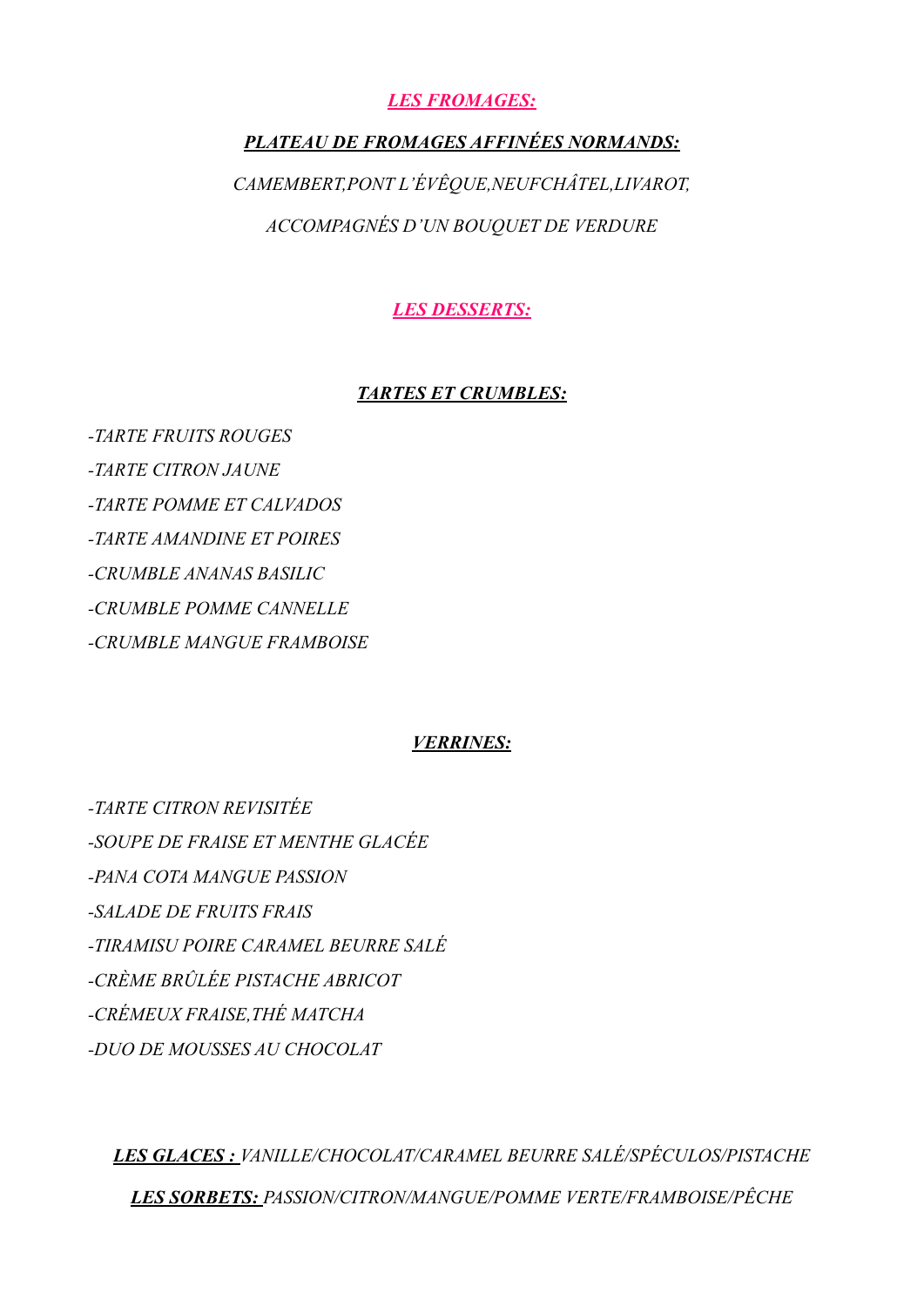# *LES ENTREMETS:*

*-LE PÊCHE MELBA: MOUSSE PÊCHE,COMPOTÉ DE PÊCHES JAUNES,CRÈME LÉGÈRE -PASSION PANNA COTTA:PANA COTA,CUBES DE MANGUE,ABRICOTS SECS ET FRAMBOISE -LE ROUGE ET NOIR:MOUSSE CHOCOLAT NOIR,COMPOTÉ DE FRAMBOISE,MOUSSE VANILLE -CRAQUANT CHOCOLAT:CREMEUX CHOCOLAT BLANC ET NOIR,CRAQUANT CHOCOLAT -POIRE CARAMEL:MOUSSE CHOCOLAT AU LAIT,POIRE CARAMÉLISÉE,CRÈME CARAMEL -LE BOUNTI:MOUSSE NOIX DE COCO,GANACHE CHOCOLAT AU LAIT*

*-LE FRAISIER,FRAMBOISIER:ENTREMET LEGER VANILLE,FRAISES OU FRAMBOISES -LE NORMAND:MOUSSE LÉGÈRE VANILLE,POMMES POÊLÉES CARAMÉLISÉES -L'EXOTIQUE:BAVAROISE MANGUE PASSION,GLAÇAGE EXOTIQUE -L'ANANAS:ENTREMENT LEGER ANANAS ET BASILIC* 

*CES FORMULES COMPLÈTES VOUS SONT PROPOSÉES À 55€ TTC/PERSONNE -PAIN ET CAFÉ INCLUS-HORS MATERIEL ET SUPPLEMENTS-HORS PERSONNEL* 

*VAISSELLE PORCELAINE BLANCHE ET VERRERIE:* 

*5€ TTC/PERSONNE* 

*NAPPAGE ET SERVIETTE 100% COTON BLANC:* 

*3€ TTC/PERSONNE* 

*PERSONNEL DE SALLE ET DE CUISINE ,FACTURÉ EN FONCTION DU NOMBRE DE VOS CONVIVES: 1 CHEF,1 CUISINIER,1 MAITRE D'HOTEL PUIS 1 SERVEUR POUR 30 COUVERTS:* 

*250 € TTC/EMPLOYÉ POUR 8H00 DE SERVICE* 

*MISE EN PLACE ET REMISE AU PROPRE JOUR J INCLUSE*